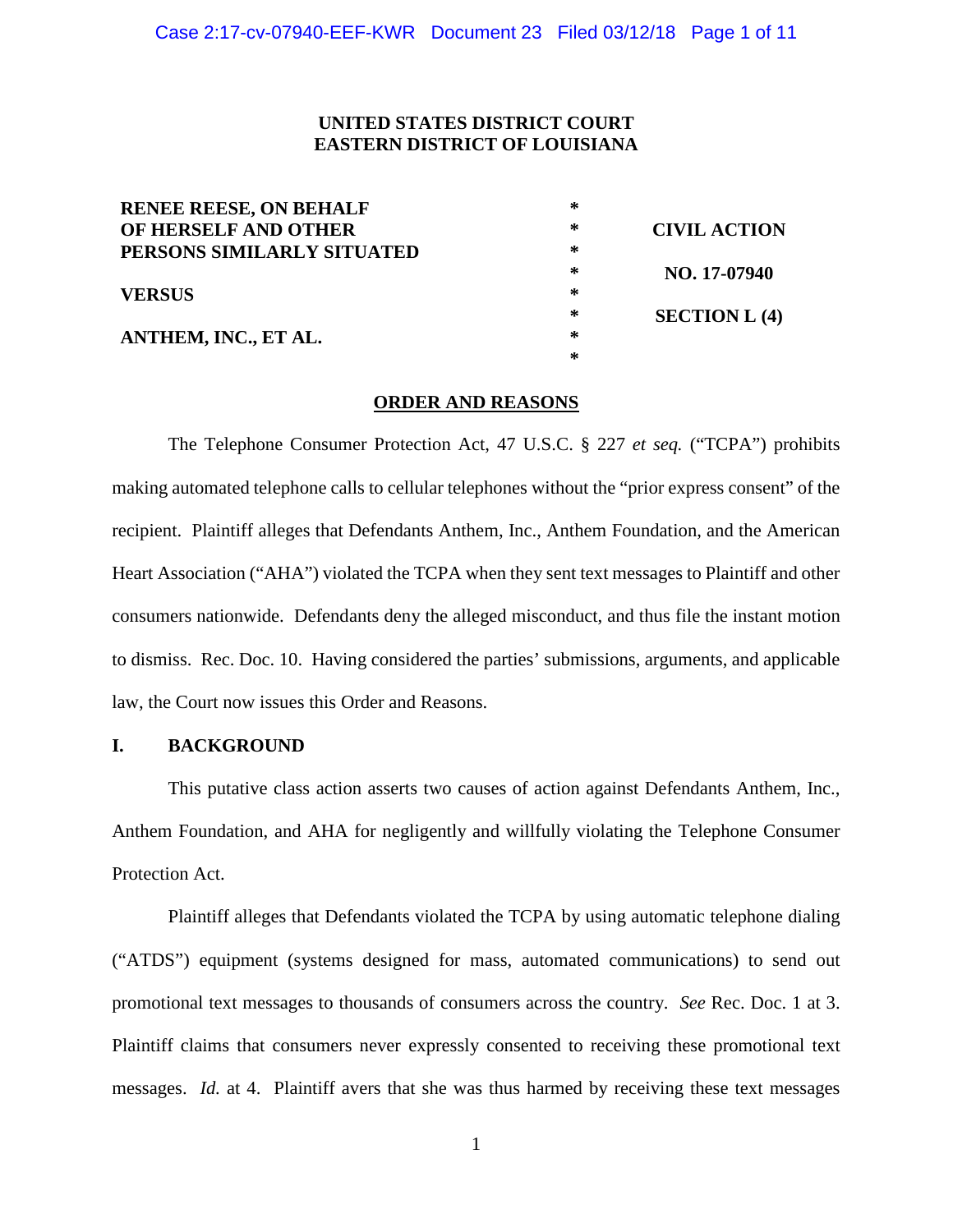#### Case 2:17-cv-07940-EEF-KWR Document 23 Filed 03/12/18 Page 2 of 11

because these unsolicited text messages violated her privacy, cost her money, diminished the value of her telephone equipment and service, lost her time spent on dodging the text messages, resulted in a loss of battery, and increased her electrical costs. *Id.* at 4-5. Plaintiff seeks to certify an uncertain class of persons who allegedly received similar messages from Defendants.

Plaintiff states that she and other consumers began receiving these unwanted communications after enrolling in the AHA's texting program, which she initially believed to be a plan that would send out healthy reminders, such as information about cardiopulmonary resuscitation ("CPR"). *Id.* at 8. However, Plaintiff alleges that AHA's goal of this texting program is, in disguise, selling advertising space to its branding partners, *e.g.*, Anthem, Inc. and Anthem Foundation. *See id.* Plaintiff asserts that Defendant Anthem Foundation is the charitable subsidiary of Defendant Anthem, Inc., a for-profit health insurance company, and both jointly advertised through AHA's text messages. *Id.* at 4, 8-9. The text messages that Plaintiff received all begin with "AHA/Anthem Foundation." From that heading, Plaintiff suggests that AHA and Anthem Foundation (Anthem's charitable arm) have formed a partnership to devise this advertising scheme. *See id.* Plaintiff further asserts she and other potential class members received dozens of such text messages from Defendants. *Id.* at 5. Plaintiff believes this constitutes sending unsolicited text messages without consent using automatic telephone dialing equipment, and therefore violates the TCPA. *Id.* at 12. Plaintiff also believes that additional text message sent through the program offering for-pay classes in CPR training were a violation of the TCPA. *Id.* at 11-12.

Plaintiff, on behalf of herself and the class, seeks an injunction requiring Defendants to cease sending the text messages, statutory damages for herself and each member of the class, and reasonable costs and attorney's fees. *Id.* at 1. Plaintiff believes she and the class are entitled to a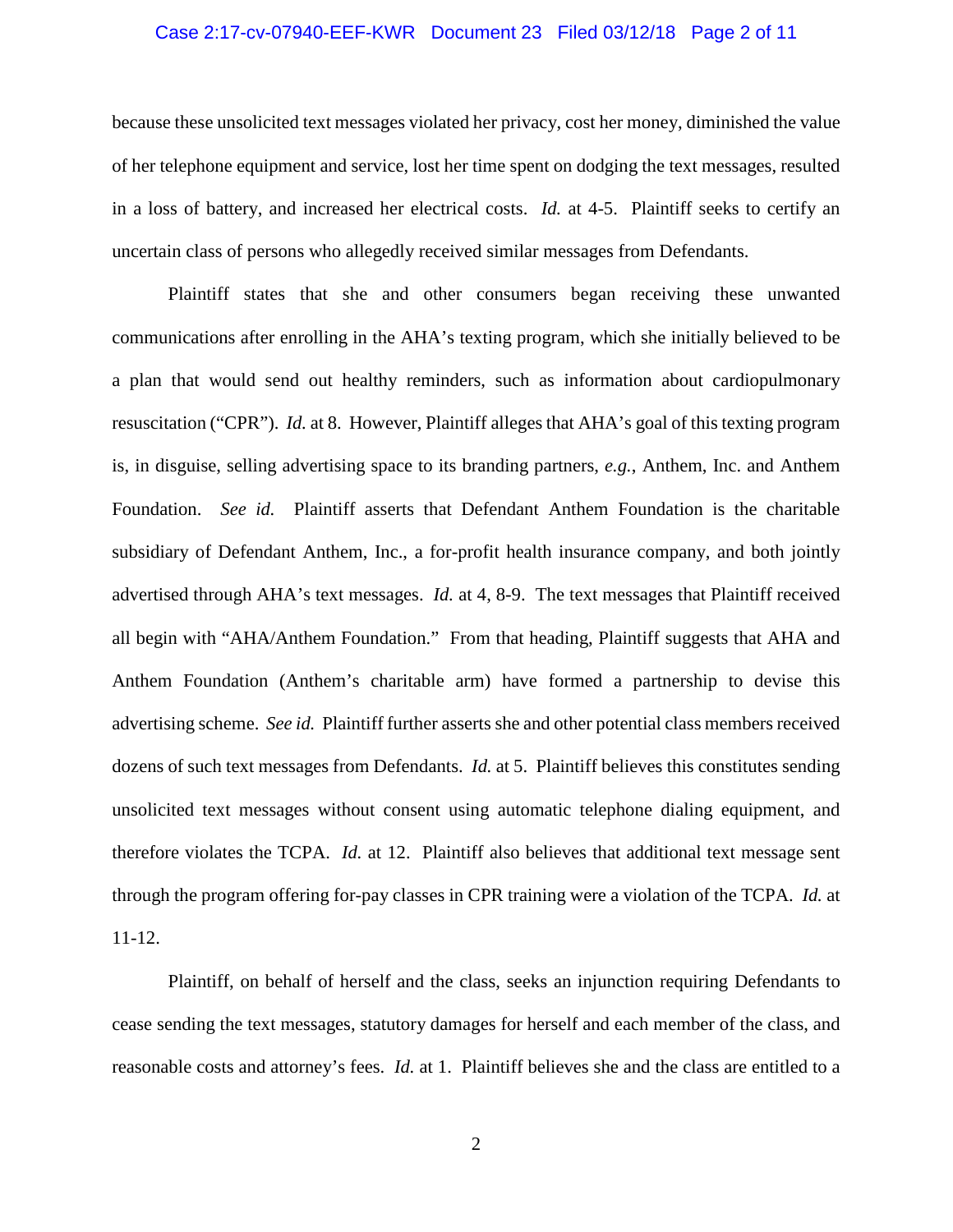#### Case 2:17-cv-07940-EEF-KWR Document 23 Filed 03/12/18 Page 3 of 11

minimum of \$500.00 in statutory damages for each violation under 47 U.S.C. § 227(b)(3)(B). *Id.* at 8. Additionally, Plaintiff believes the Defendants' conduct was willful and knowing, and thus asks that the Court treble the amount of statutory damages pursuant to 47 U.S.C. § 227(b)(3). *Id.* at 9. Plaintiff additionally requests an order certifying the dispute as a class action, appointing her as class representative and her attorneys as class counsel. *Id.* 

Defendants have filed the instant motion to dismiss under the Federal Rule of Civil Procedure 12. Defendants proffer four reasons for dismissal. First, Defendants claim that Plaintiff provided them with prior express consent to receive ATDS calls. Second, Defendants affirm that Anthem and Anthem Foundation did not make any ATDS calls to Plaintiff. Third, according to Defendants, the ATDS calls that Ms. Reese received were not "telemarketing." Finally, even if they were telemarketing, AHA and Anthem Inc. argue that they did not need Ms. Reese's express written consent because they are nonprofit entities that require only prior express consent. The Court will address the parties' arguments below.

#### **II. LEGAL STANDARD**

To start with the basics, Rule 8(a) only requires that a pleading contain "a short and plain statement of the claim showing that the pleader is entitled to relief." Fed. R. Civ. P. 8(a)(2). To survive a Rule 12(b)(6) motion to dismiss, a plaintiff must plead "enough facts to state a claim to relief that is plausible on its face." *Bell Atl. Corp. v. Twombly*, 550 U.S. 544, 570 (2007). To satisfy plausibility, a plaintiff must plead "factual content that allows the court to draw the reasonable inference that the defendant is liable for the misconduct alleged." *Ashcroft v. Iqbal*, 556 U.S. 662, 678 (2009). The plausibility standard requires more than a sheer possibility that the defendant acted unlawfully, and Plaintiff's factual allegations "must be enough to raise a right to relief above the speculative level." *Twombly*, 550 U.S. at 555. Although courts must presume that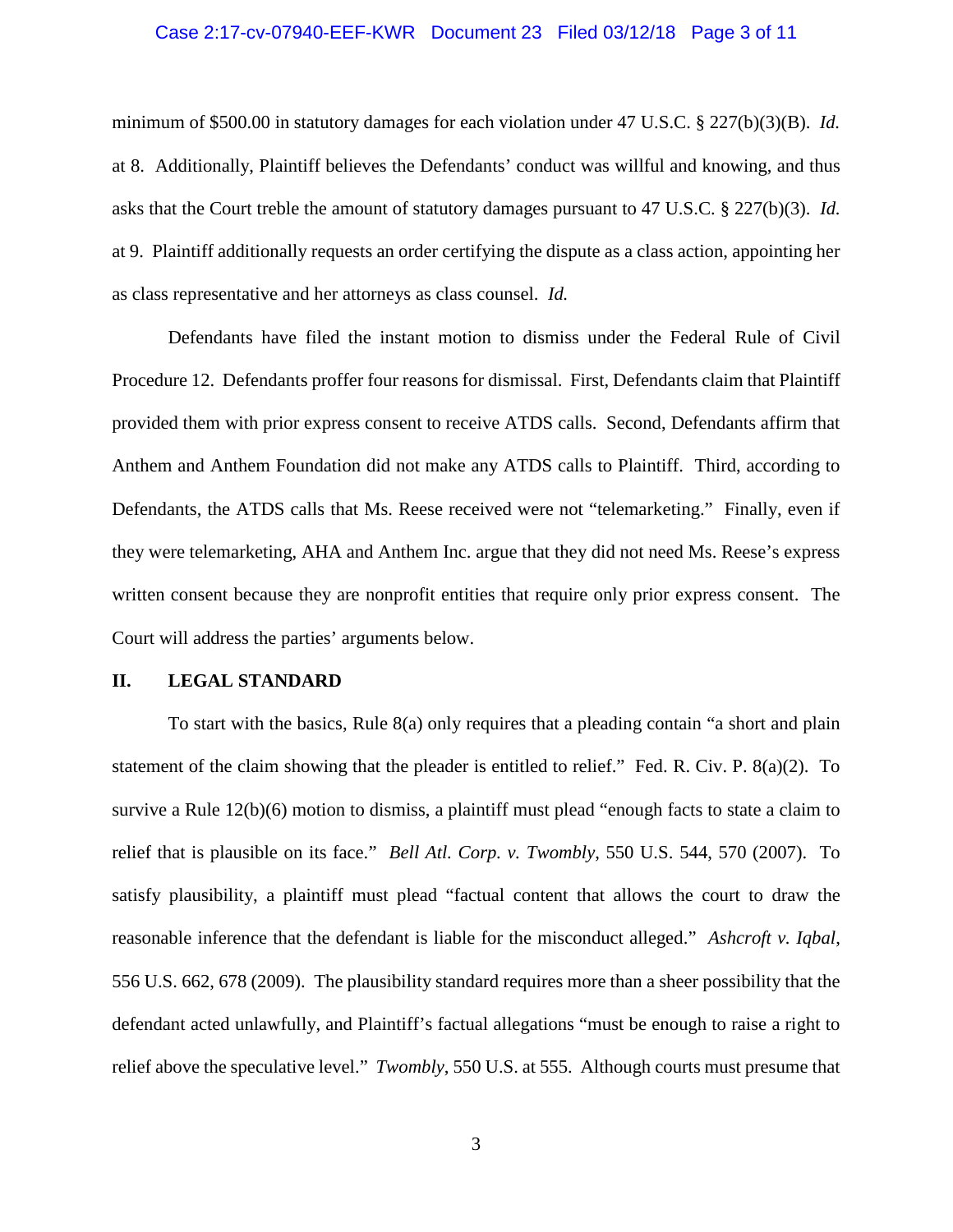#### Case 2:17-cv-07940-EEF-KWR Document 23 Filed 03/12/18 Page 4 of 11

the plaintiff's factual allegations are true, "legal conclusion[s] couched as . . . factual allegation[s]" are not given such deference; a plaintiff must provide the grounds of his entitlement to relief beyond mere "labels and conclusions." *See id*.

In considering a motion to dismiss for failure to state a claim, a court must typically limit itself to the contents of the pleadings, including their attachments. *Collins v. Morgan Stanley Dean Witter*, 224 F.3d 496, 498 (5th Cir. 2000). "If, on a motion under  $12(b)(6)$ ... matters outside the pleadings are presented to and not excluded by the court, the motion must be treated as one for summary judgment under Rule 56." Fed. R. Civ. P. 12(d). Nevertheless, uncontested documents referred to in the pleadings may be considered by the Court without converting the motion to one for summary judgment even when the documents are not physically attached to the complaint. *See Great Plains Trust Co. v. Morgan Stanley Dean Witter & Co.*, 313 F.3d 305, 313 (5th Cir. 2002). The Court may also consider documents attached to a motion to dismiss without converting the motion into one for summary judgment if the documents are referred to in the complaint and are central to the plaintiff's claim. *Causey v. Sewell Cadillac-Chevrolet, Inc.*, 394 F.3d 285, 288 (5th Cir. 2004).

#### **III. DISCUSSION**

#### **A. Telephone Consumer Protection Act**

Congress passed the TCPA in response to "[v]oluminous consumer complaints about abuses of telephone technology." *Mims v. Arrow Financial Services, LLC*, 181 L.Ed. 2d 881 (2012). Congress intended "to protect individual consumers from receiving intrusive and unwanted calls." *Gager v. Dell Fin. Servs.*, 727 F.3d 265, 268 (3d Cir. 2013). Congress also authorized the Federal Communications Commission to implement rules and regulations enforcing the TCPA. 47 U.S.C.  $\S$  227(b)(2). A text message is a call within the meaning of the TCPA.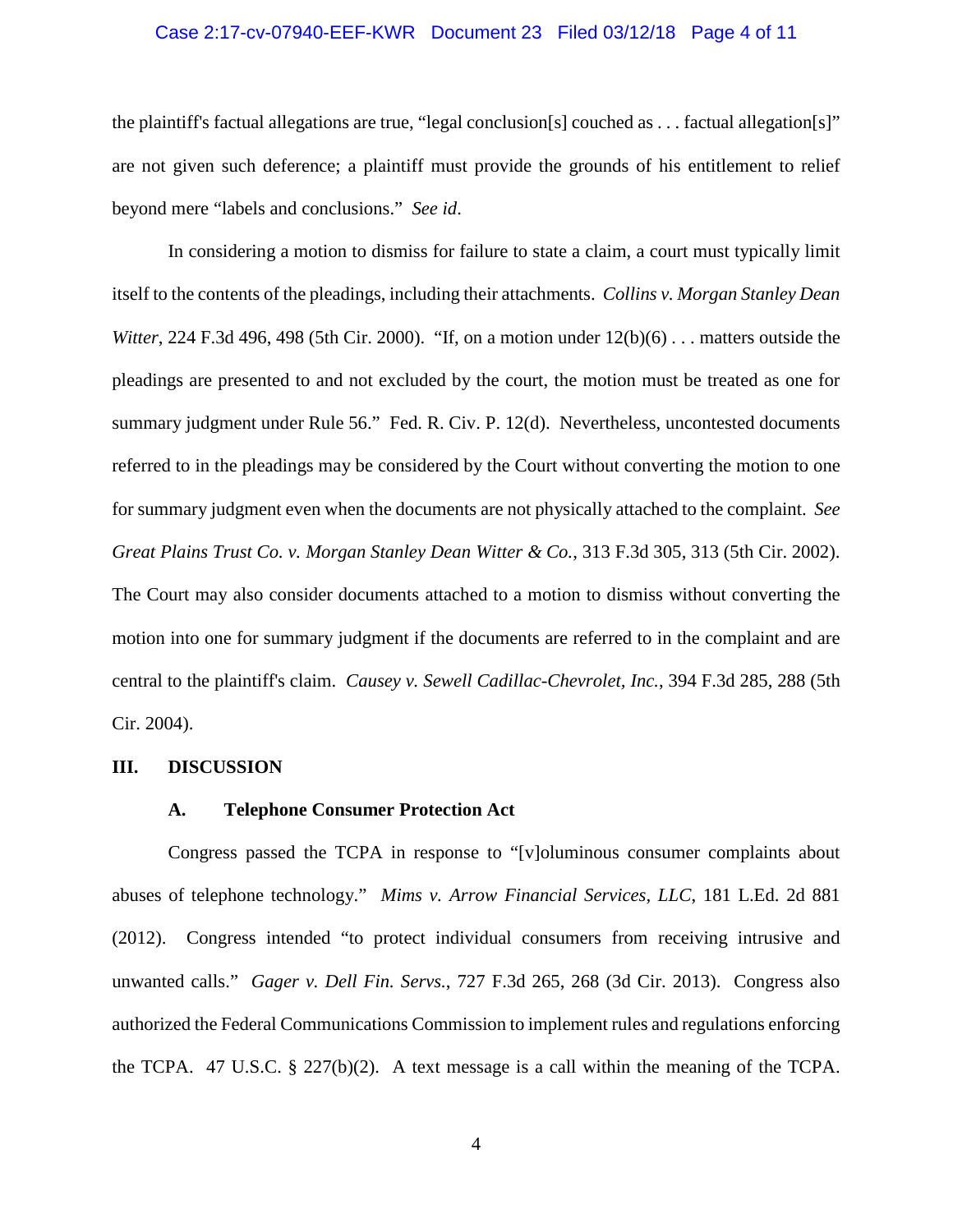#### Case 2:17-cv-07940-EEF-KWR Document 23 Filed 03/12/18 Page 5 of 11

*Satterfield v. Simon & Schuster, Inc.*, 569 F.3d 946, 952 (9th Cir. 2009).

The TCPA prohibits the use of any automatic telephone dialing system to call any telephone number assigned to a cellular telephone service, unless for an emergency purpose or with the "prior express consent of the called party." 47 U.S.C.  $\S 227(b)(1)(A)$ . The TCPA's implementing regulations prohibit anyone from initiating telemarketing calls to cellular phones using an automatic telephone dialing system or an artificial or prerecorded voice without "prior express written consent . . . or the prior express consent of the called party when the call is made by or on behalf of a tax-exempt nonprofit organization." 47 C.F.R. § 64.1200(a)(2). "[P]rior express written consent" is defined as a signed, written agreement that clearly authorizes the seller to deliver . . . advertisements or telemarketing messages using an automatic telephone dialing system or an artificial or prerecorded voice, and [specifying] the telephone number to which . . . such ... messages [are] to be delivered.  $47$  C.F.R.  $\S$  64.1200(f)(8).

In a 1992 rulemaking action implementing the TCPA, the FCC ruled that "persons who knowingly release their phone numbers have in effect given their invitation or permission to be called at the number which they have given, absent instructions to the contrary." *In re Rules & Reg's Implementing the Tel. Consumer Prot. Act of 1991*, 7 F.C.C.R. 8752, 8769 ¶ 31 (1992) (citing H.R.Rep. No. 102–317, at 13 (1991) ("[T]he called party has in essence requested the contact by providing the caller with their telephone number for use in normal business communications.")). Federal courts have relied on the 1992 FCC Order ruling to conclude that plaintiffs who provided an entity with their telephone number and then received a text message from the entity had no claim under the act. *See, e.g.*, *Blow v. Bijora, Inc.*, 855 F.3d 793, 804-05 (7th Cir. 2017); *Lawrence v. Bayview Loan Servicing, LLC*, 666 F. App'x 875, 881 (11th Cir. 2016); *Van Patten v. Vertical Fitness Grp., LLC*, 847 F.3d 1037, 1046 (9th Cir. 2017).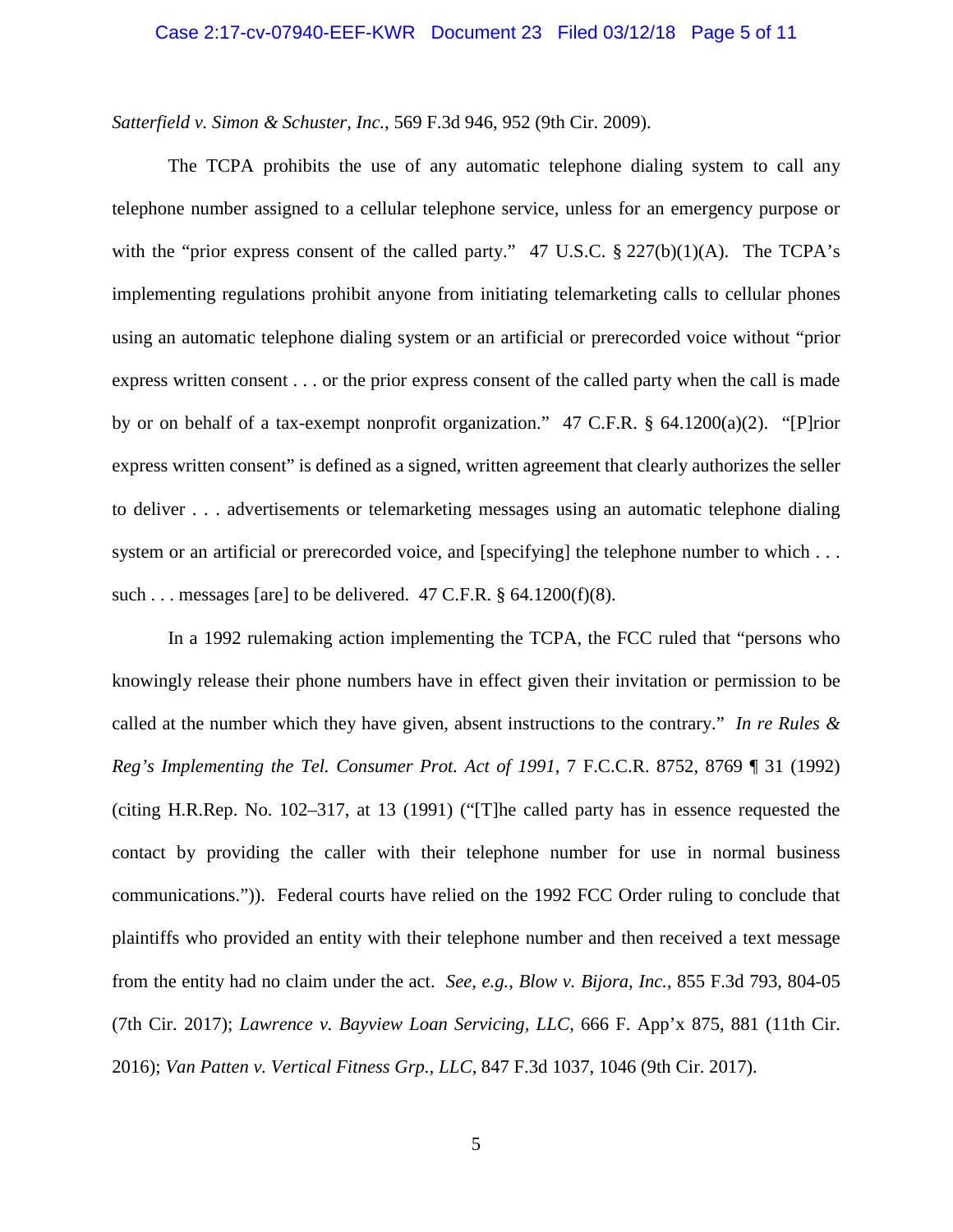#### **B. Plaintiff Consented to Receiving Text Messages from AHA.**

An individual gives "prior express consent" to be called or texted at the number provided where she has provided her number to the party calling or texting her, and there is some relation between the communications and the reason for which she provided her number. *See Murphy v. DCI Biologicals Orlando, LLC*, 797 F.3d 1302, 1308 (11th Cir. 2015). Federal courts have ruled that voluntarily providing one's cellular number constitutes prior express consent. *See, e.g.*, *Blow*, 855 F.3d at 804-05. Moreover, under 47 C.F.R. § 64.1200, the FCC has included exemptions for tax-exempt nonprofit organizations to obtain "express *written* consent." The regulation provides:

(a) No person or entity may:

(1) Except as provided in paragraph (a)(2) initiate any telephone call (other than a call made . . . with the prior express consent of the called party) using an automatic telephone dialing system . . .

(2) Initiate, or cause to be initiated, any telephone call that includes or introduces an advertisement or constitutes telemarketing . . . to any of the lines or telephone numbers described in paragraphs  $(a)(1)(i)$  through  $(iii)$ ... other than a call made with the prior express written consent of the called party *or the prior express consent of the called party when the call is made by or on behalf of a taxexempt nonprofit organization* . . . .

47 C.F.R. § 64.1200 (emphasis added).

In this case, Plaintiff provided her cellular number to AHA—a nonprofit organization when she attended a CPR training event. Plaintiff concedes that she submitted her phone number to AHA to receive "monthly CPR reminders, healthy messaging information, and [questions from AHA]." Am. Compl.  $\P$  42, 46. Therefore, because Plaintiff voluntarily opted for this information, she has provided "prior express consent" to AHA. Despite this acknowledgment, Plaintiff's main contention is that she never consented to receiving text messages from Anthem Foundation—and by Plaintiff's logic and extension, Anthem Inc. However, although the text messages reference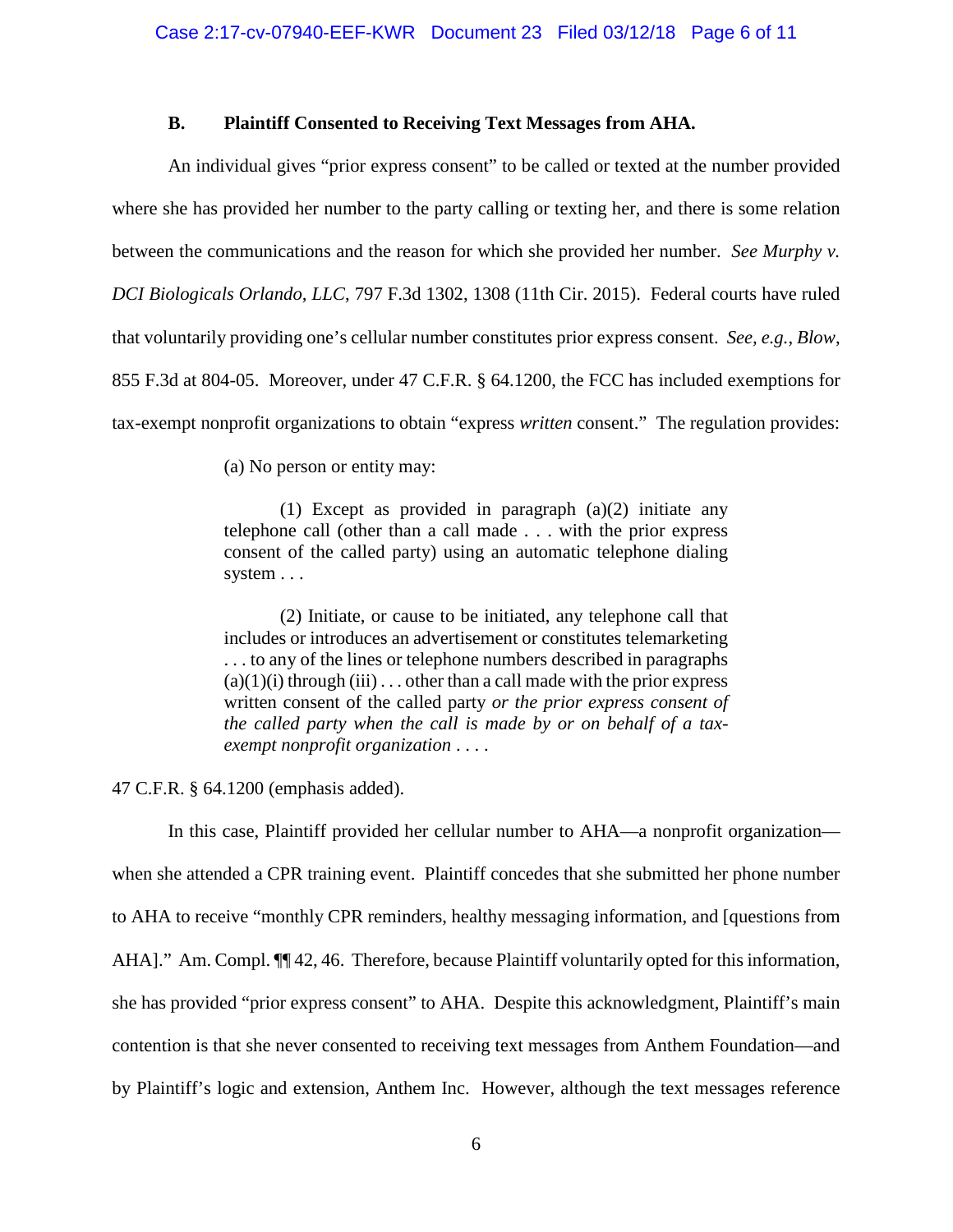#### Case 2:17-cv-07940-EEF-KWR Document 23 Filed 03/12/18 Page 7 of 11

Anthem Foundation, this is irrelevant because the sender was, in fact, AHA. *See* Rec. Doc. 10, Ex. B. Plaintiff has not cited any persuasive cases that says a nonprofit's association with a donor or another charitable entity—i.e., Anthem Foundation—gives rise to a TCPA claim when she voluntarily sought to receive certain communications and information.

The essential issue then is the nature of these text messages and whether they fall into the scope of communication in which Plaintiff voluntarily asked to receive. Defendants have provided the Court with the text messages at issue even though Plaintiff did not attach the substance of the text messages in her Complaint. Nevertheless, the Court can consider them here because the content of the messages is an essential element of a TCPA claim. Moreover, because the Plaintiff specifically refers to the messages—and quotes from some of them—the Court's consideration does not convert this motion into a Rule 56 summary judgment pleading. Although the Court ordinarily may not consider extrinsic evidence on a Rule 12(b)(6) motion, "a district court 'must consider the complaint in its entirety, as well as other sources courts ordinarily examine when ruling on Rule 12(b)(6) motions to dismiss, in particular, documents incorporated into the complaint by reference, and matters of which a court may take judicial notice.'" *Funk v. Stryker Corp*., 631 F.3d 777, 783 (5th Cir. 2011) (quoting *Tellabs, Inc. v. Makor Issues & Rights, Ltd.*, 551 U.S. 308, 322 (2007)); *see also Chaffe McCall, LLP v. World Trade Center of New Orleans*, 641 F. Supp.2d 585, 595 n.7 (E.D. La. 2009). Here, the Complaint incorporates the messages by reference, and therefore, they may be considered with the instant motion.

#### 1. The Text Messages Contain Information Sought by Plaintiff.

The Court has reviewed the text messages at issue. Plaintiff consented to receiving communications about, *inter alia*, CPR and healthy living. And that is precisely what she received. For example, one text message states: "AHA/Anthem Foundation: Sometimes victims will take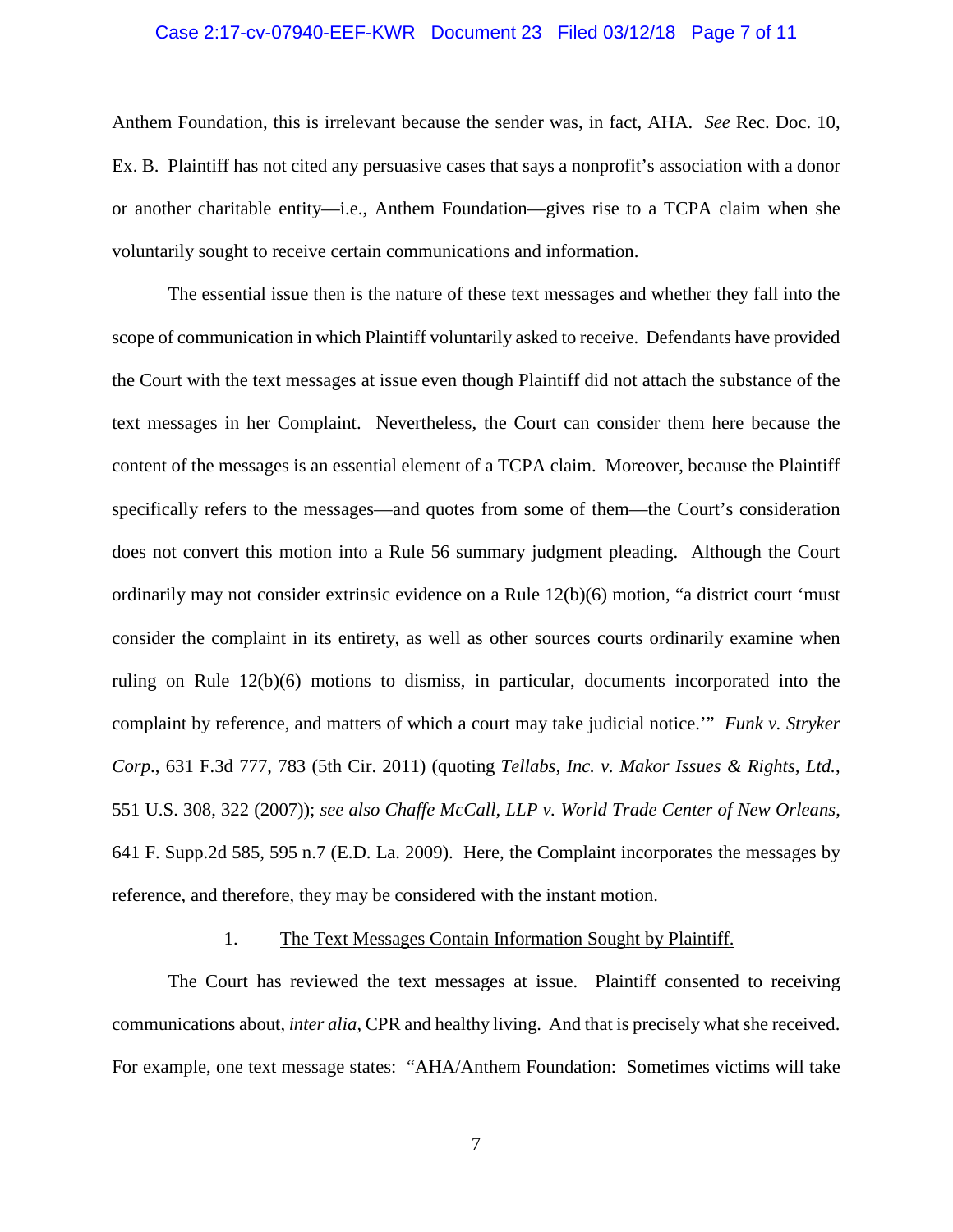#### Case 2:17-cv-07940-EEF-KWR Document 23 Filed 03/12/18 Page 8 of 11

a single breath during CPR. If they take one breath and stop, keep pushing. They still need your help!" Rec. Doc. 10-2 at 2. Another text message reads: "AHA/Anthem Foundation: Rib fractures are often caused by CPR compressions but are easy to heal from. Don't be afraid to push hard and fast on the chest!" *Id*. To be clear, Plaintiff did not receive any information about purchasing insurance or information that may financially benefit Defendants. From this assessment, the Court concludes that Plaintiff consented to receiving the instant text messages from AHA—information about CPR and healthy living.

## 2. The Text Messages are Informational and Not Telemarketing or Commercial.

Under the FCC Rules effective October 16, 2013, "prior express written signed consent" is required only for calls or texts to cell phones that introduce an advertisement, or constitute telemarketing and are sent using an automated telephone dialing system. 27 FCC Rcd 1830, 1831 (Feb. 15, 2012). An "advertisement" is defined by the Code of Federal Regulations as "any material advertising the commercial availability or quality of any property, goods, or services," and "telemarketing" is defined as "the initiation of a telephone call or message for the purpose of encouraging the purchase or rental of, or investment in, property, goods, or services, which is transmitted to any person." 47 C.F.R.  $\S$  64.1200(f)(1), (12). Plaintiff argues that she never provided prior written consent to receiving the messages from Defendants.

Plaintiff points to one particular text message containing a shortened clickable link (a Bit.ly), and argues that this message is commercial and not informational. That message states, "AHA/Anthem Foundation: CPR with breaths is important for cardiac emergencies involving infants/kids, drownings, & more. Find a course – [shortened link]." The Court has examined this link in the text message.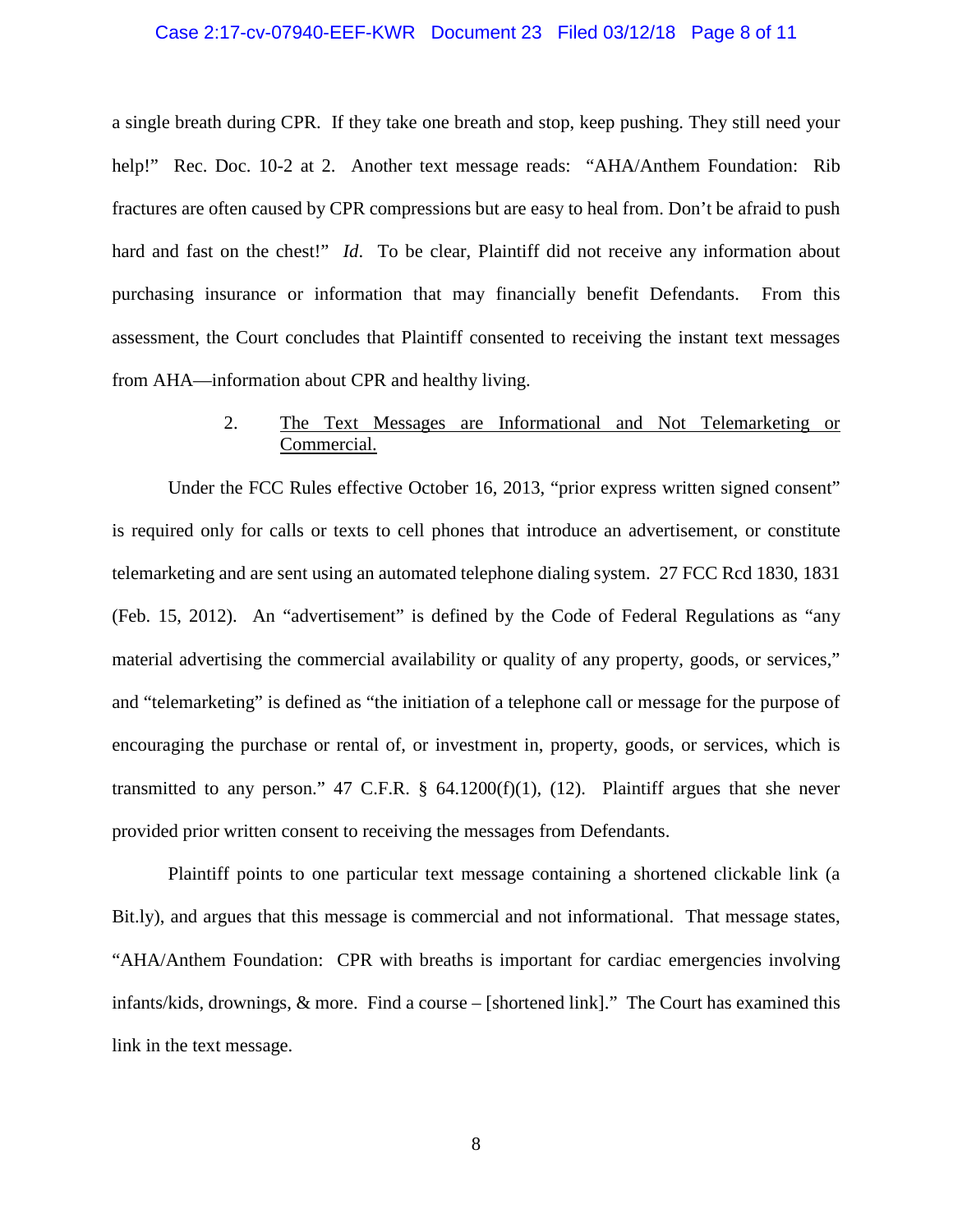# Case 2:17-cv-07940-EEF-KWR Document 23 Filed 03/12/18 Page 9 of 11

Upon accessing the shortened link, the Court is taken to AHA's Website containing a resource to find the closest CPR course.



At this point, the Court sees no commercial information. Nonetheless, the Court continues and enters its zip code.

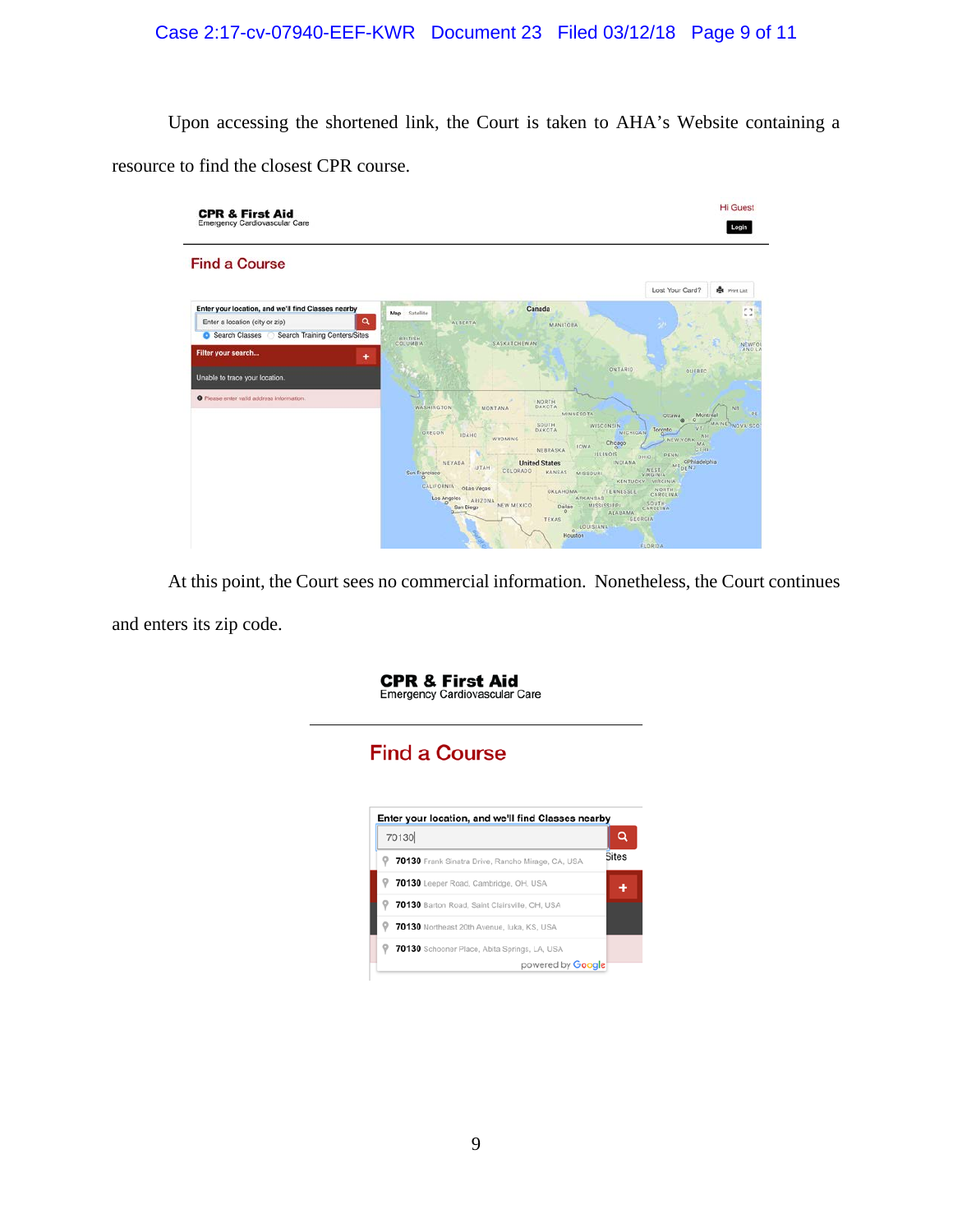After entering the Court's zip code, the AHA Website presents 72 classes "near" the Court.



#### **Find a Course**

The first three course providers include ACTS Home Health Care Inc., New Orleans Fire Department, and Holiday Inn – Metairie New Orleans Airport. To sign up for a CPR class whether for-pay or free—a visitor must click on one of the providers, in which then the Court is taken to the provider's Website. Alternatively, the visitor may initiate a call or email one of the listed contacts.

Federal courts have found that such information do not constitute telemarketing. For instance, in *Smith v. Blue Shield of California Life & Health Insurance Co.*, 228 F. Supp.3d 1056 (C.D. Cal. 2017), the plaintiff sued Blue Shield arguing that calls to her cell number constituted telemarketing prohibited by the TCPA. The court determined that the messages simply provided information about insurance plans and encouragement to seek out further information, and thus concluded they were informational and not commercial. *Id*. at 1066. "Evaluating Blue Shield's call with a measure of common sense, the Court must conclude that the call is not telemarketing or advertisement within the meaning of 47 C.F.R. § 64.1200(f)(1), (12)." *Id.* at 1068; *see also*